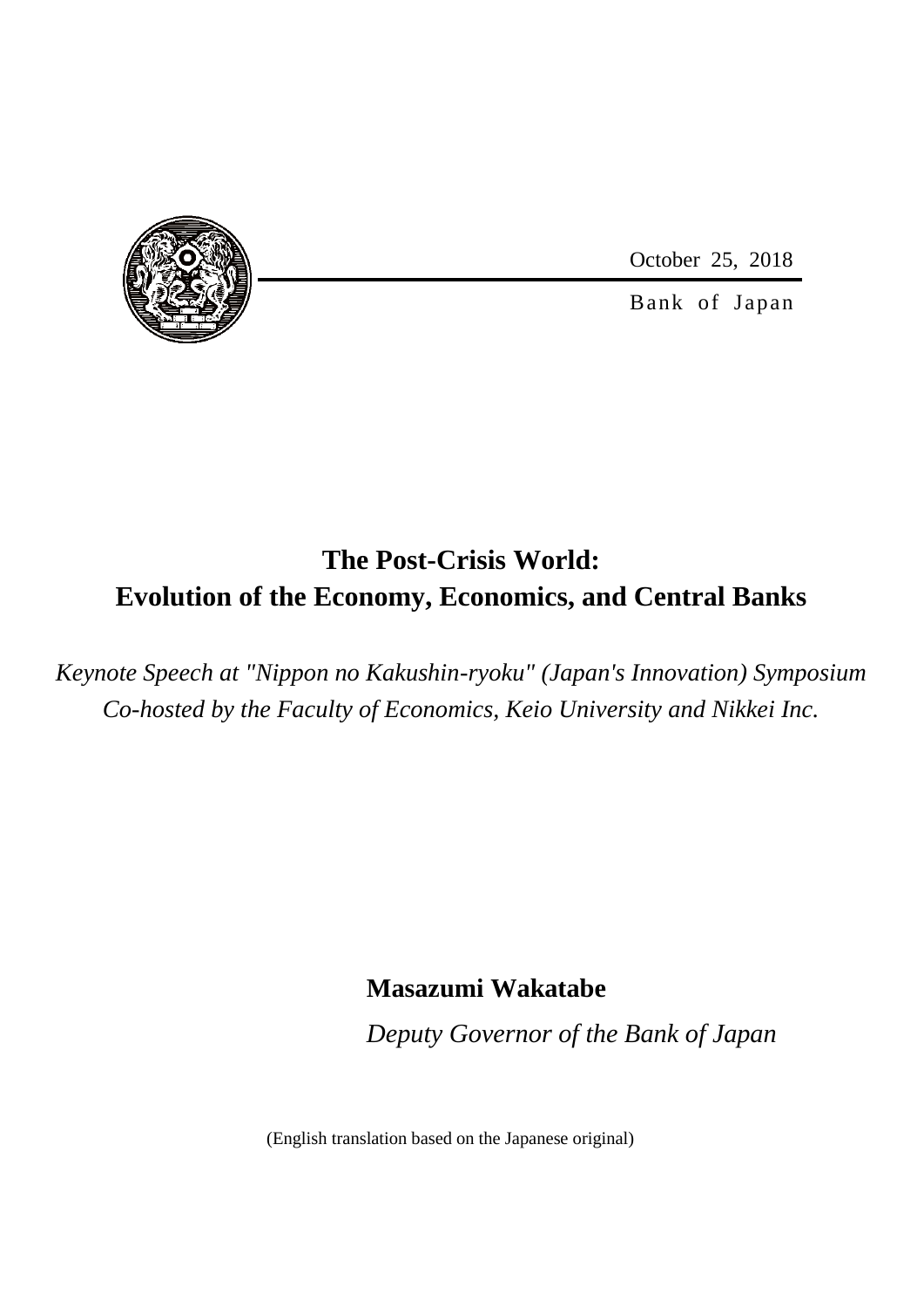### **Introduction**

It is my pleasure to speak here today at Keio University. As an alumnus and former professor at Waseda University, an opportunity like this, given the longstanding fruitful relationship between the two schools, is a great honor. Yukichi Fukuzawa, founder of Keio University, Shigenobu Okuma, founder of Waseda University, and the Bank of Japan share a long and intimate history together. The fact that Fukuzawa and Okuma were close friends is a famous story. During the Meiji Restoration, Okuma sought to lead reforms with the support of Keio's alumni but failed, only to be expelled from the government -- an incident later known as the failed Meiji-14 coup of 1881. In the following year, Okuma, emulating his friend Fukuzawa, built a school, which served as the predecessor of Waseda University. The Bank of Japan was established that very same year. Truth be told, Okuma, back when he was still a member of the government, proposed a plan for building Japan's first central bank (Bank of Japan [1982], pp.77-79). Although his plan was rejected, it is not far-fetched to consider part of his proposal as having been reflected in the Bank of Japan's charter in the form of liquidity provision.

This year marks about 20 years since Japan's financial crisis and the 10th anniversary of the Global Financial Crisis triggered by the collapse of Lehman Brothers. Milestones provide us with ample opportunity to look back on the past.

In my speech today, I will begin with an overview of significant changes observed in economic society today. I will then discuss the evolution of economics and the role of central banks. My message to you is threefold: first, change holds the key; second, it is important that we update our knowledge in response to change; and third, understanding the basics is essential regardless of -- or because of -- changes.

#### **I. Progress for Humankind and Challenges Ahead**

Before reflecting on Japan's financial crisis of about two decades ago and the Global Financial Crisis one decade ago, let me provide the even longer-term perspective of centuries ago. As the saying goes, "no news is good news" -- people tend to focus on unfavorable news including controversial incidents and natural disasters. In the long run, however, humankind has been making steady progress. The 17th century philosopher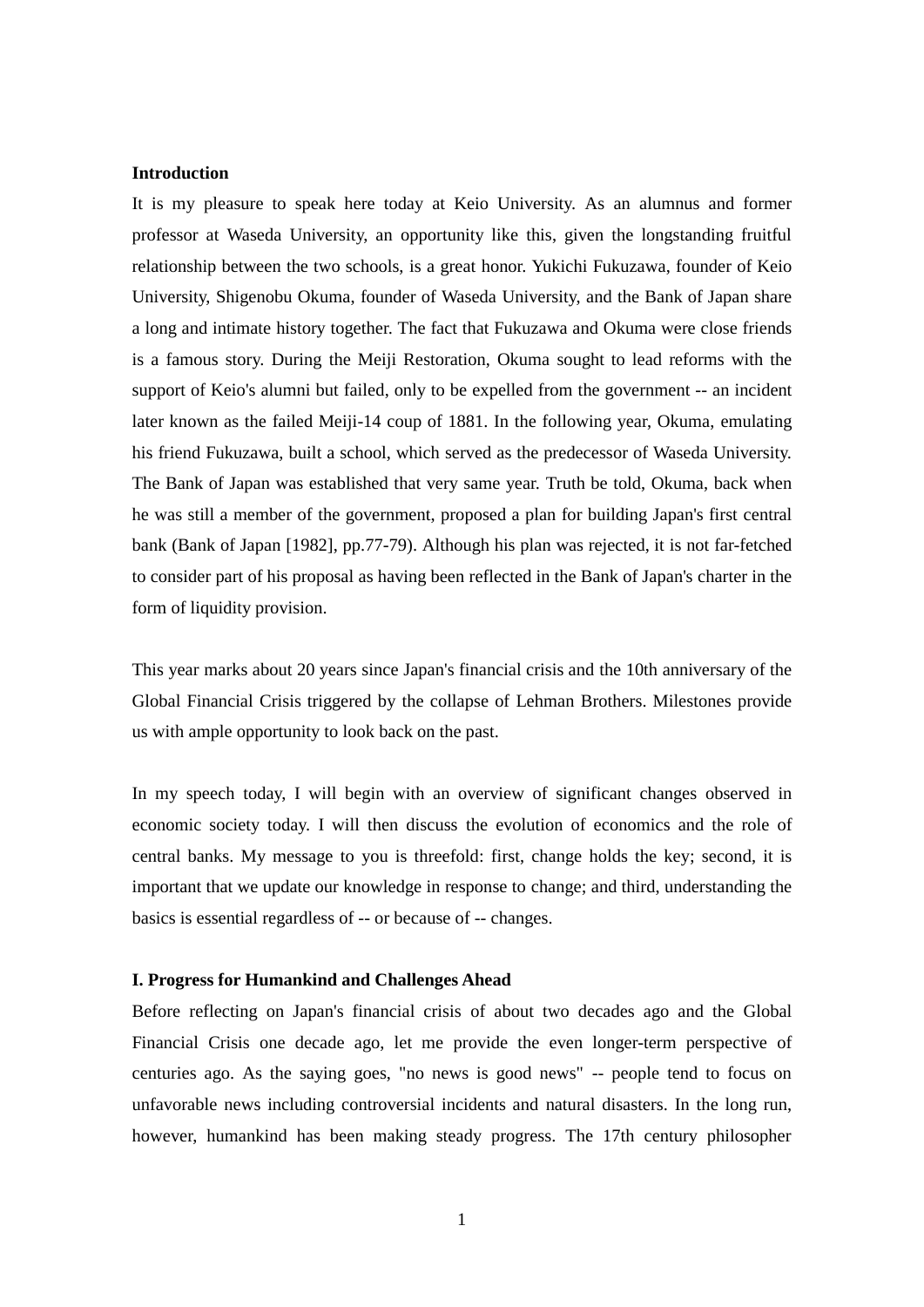Thomas Hobbes once wrote, in his renowned work *Leviathan*, that "the natural condition of mankind" was "solitary, poore [*sic*], nasty, brutish, and short" (Hobbes [1651], Chart 1). The situation has changed drastically since then. There has been a dramatic reduction in wars, violence, famine, and diseases, and people live longer so that it is now considered reasonable to expect to live for 100 years. Poverty, although persistent, is on a declining trend from a long-term perspective (Norberg [2017]; Pinker [2011, 2018], Chart 2).

What is the driving force behind these changes? First on the list are the effects of Enlightenment-based thought since the time of Hobbes as well as the development, accumulation, and spread of scientific knowledge. Economists in the 18th century such as David Hume and Adam Smith made notable contributions in these areas.

Second, the market economy plays a considerable role in the development, accumulation, and spread of such Enlightenment-based thought and scientific knowledge. The so-called globalization has encouraged not only the exchange of goods and money but also the interaction between people and the sharing of knowledge. We tend to assume that, in a market economy, human relationships become cold and impersonal, based solely on profit-seeking motives, and people become overly dependent on the market. In reality, however, human motivation is complicated and diverse. The market economy in fact allows for the coexistence of various motives as long as a certain level of profit is raised. Moreover, mutual trust among people is indispensable for markets to function properly (Seabright [2010]), and further, individuals become capable of supporting themselves through market participation (Matsui [2018]). These insights are the very line of thinking that had been held by distinguished economists in previous times, such as Hume and  $Smith<sup>1</sup>$ . Globalization too

<sup>&</sup>lt;sup>1</sup> In his "Of Refinement in the Arts," Hume [1987] argues that industry and refinements in mechanical arts would sophisticate the arts and science and humanity, stating "*industry*, *knowledge*, and *humanity*, are linked together by an indissoluble chain" (p.271): "The more these refined arts advance, the more sociable men become…They flock into cities; love to receive and communicate knowledge; to show their wit or their breeding; their taste in conversation or living, in clothes or furniture…and the tempers of men, as well as their behaviour, refine apace."

In his "History of Astronomy," Smith [1980] traces the origins of philosophical and scientific thinking to the stability of social life: "Mankind, in the first ages of society, before the establishment of law, order, and security, have little curiosity to find out those hidden chains of events which bind together the seemingly disjointed appearances of nature…But when law has established order and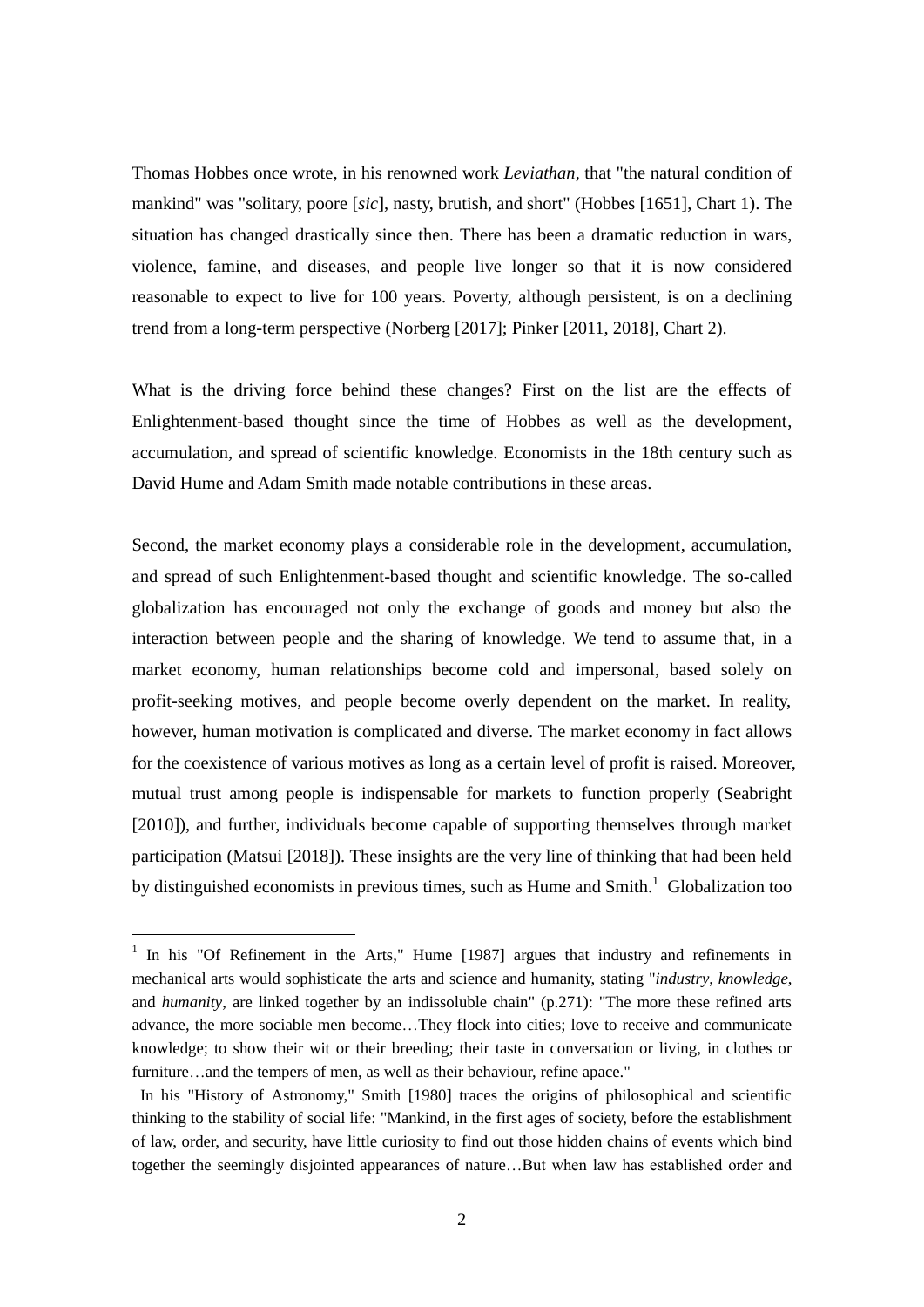often is associated only with the cross-border flow of goods and money, but it is the cross-border exchange of knowledge among countless people all over the world that enables us to create new knowledge atop what already has been built and to enjoy the benefits of our lives today.

Having said this, we must not presume that the future is nothing more than simply something that lies in front of us. In the short run, there is an extensive list of issues on our agenda waiting to be tackled. Progress is in fact the by-product of unwavering efforts made by humankind in order to address challenges confronted at each point in time. Put differently, failing to keep up with these efforts will result in stagnation, or even worse, retreat. Indeed, a wide range of issues, such as macroeconomic policy, stagnating productivity growth, the impact of robotics and machine learning on employment, environmental problems including climate change, income and wealth inequality, and the rise of protectionism and the so-called populism, appear to have piled up. Although Japan's economy is no longer in deflation, many people faced economic difficulties during the period of prolonged deflation up until several years ago.

Financial crises are one such issue. While the market economy is built upon mutual human trust, money -- the foundation of economic transactions therein -- is also dependent on trust. Intrinsically, circulation of money requires social trust; individuals must have the confidence that money will be accepted by a third party. A free and abundant flow of money leads to economic growth through active exchanges and transactions. For example, economic growth in emerging economies has been supported by global capital inflows. At times, however, such flow of money triggers problems. When capital inflows tie in with overly optimistic growth expectations, this may cause asset prices such as land prices and stock prices to rise excessively and, ultimately, the asset price bubble to burst. In a time of an abrupt reversal in global capital flows, countries experiencing capital outflows may be forced to undergo large-scale economic adjustments. Furthermore, while developments in

security, and subsistence ceases to be precarious, the curiosity of mankind is increased, and their fears are diminished. The leisure which they then enjoy renders them more attentive to the appearances of nature, more observant of her smallest irregularities, and more desirous to know what is the chain which links them all together. That some such chain subsists betwixt all her seemingly disjointed phaenomena [*sic*], they are necessarily led to conceive" (pp.48, 51).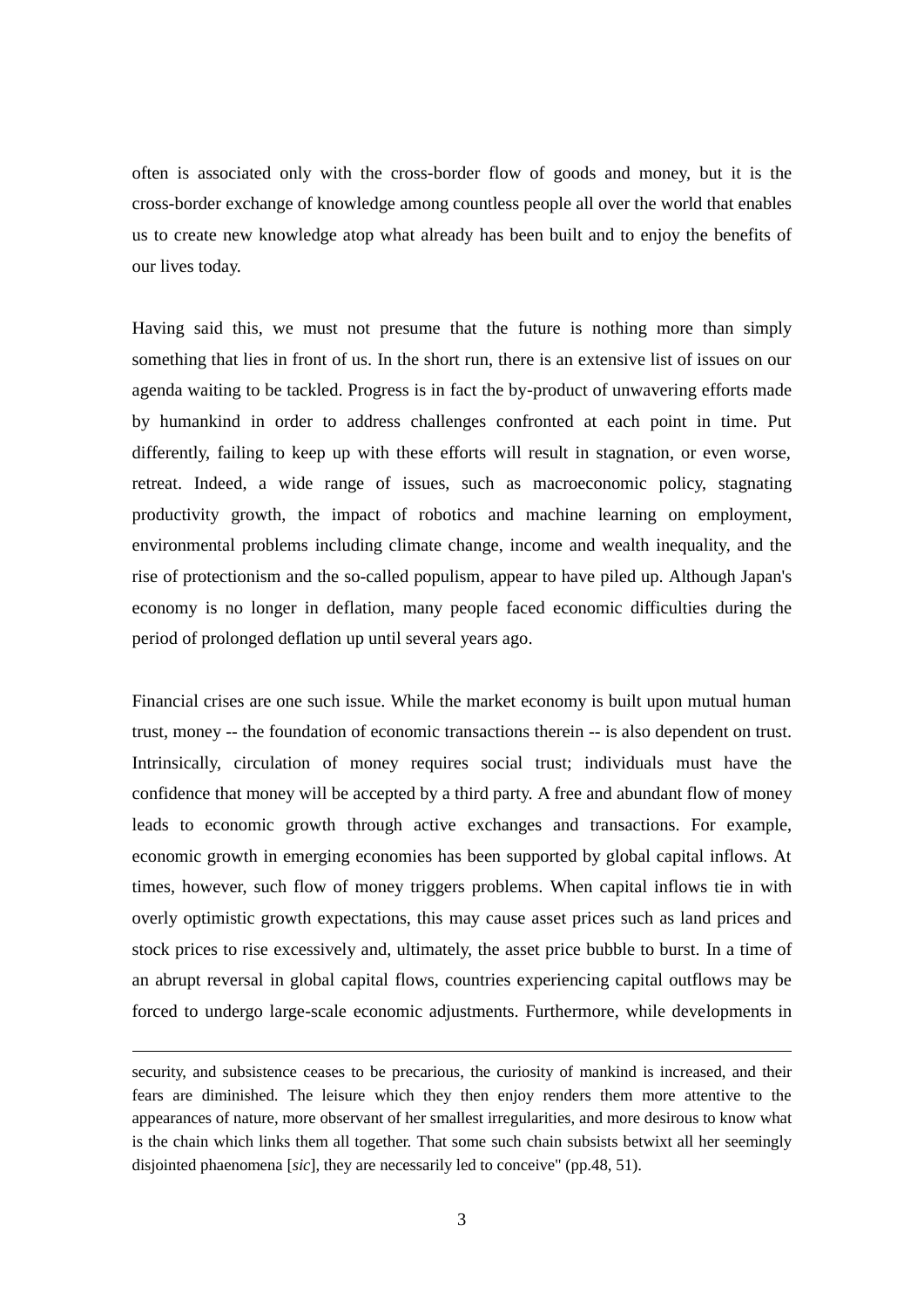financial products brought the benefits of providing greater options for asset management, they also catalyzed the contagion of financial crises worldwide, as seen during the Global Financial Crisis of 2008. The prolonged economic stagnation that followed amplified people's doubts about globalization and the market economy itself.<sup>2</sup>

In addition, the data revolution, while significantly enhancing information sharing and utilization, has led to the rise of a small number of big tech companies making full use of data. This has caused voiced concerns about the increasing market power of such firms, their effects on income and wealth inequality, and protection of privacy.<sup>3</sup> What is more, digitalization is increasing the perceived threat of cyber-attacks so significantly that some claim that the next potential financial crisis could well be triggered by cyber-attacks on global financial institutions.

### **II. Evolution of Economics**

-

I would now like to talk about how an ever-changing economy leads to the evolution of economics.

Let me introduce a satirical article about economists published in 1973. The article entitled "Life among the Econ" was written in the style of an anthropologist's study on a tribe of economists called the "Econ" (Leijonhufvud  $[1973]$ ).<sup>4</sup> In this article, the Econ live in the far north and the status of the members is determined by their skill in making elaborated "modls" (taken from "model" used in economics) of their "field" of study. But "most of these 'modls' seem to be of little or no practical use." As for the "field" of study, the "Math-Econ" is considered as ranking higher than the "Devlops," where Math-Econ and Devlops respectively refer to scholars of mathematical economics and development economics. The Devlops are ranked lower because they interact with other tribes such as the

 $2$  Eichengreen [2018] traces the historical relationship between economic distress  $-$  the rise of machines, depressions, and financial crises -- and political reactions.

<sup>&</sup>lt;sup>3</sup> At this year's Jackson Hole Economic Policy Symposium hosted by the Federal Reserve Bank of Kansas City, discussion was centered on the rise of big tech companies and the effects of intangible assets on the macroeconomy.

https://www.kansascityfed.org/publications/research/escp/symposiums/escp-2018

<sup>&</sup>lt;sup>4</sup> In Japan, Sawa [1982] popularized this through his short book.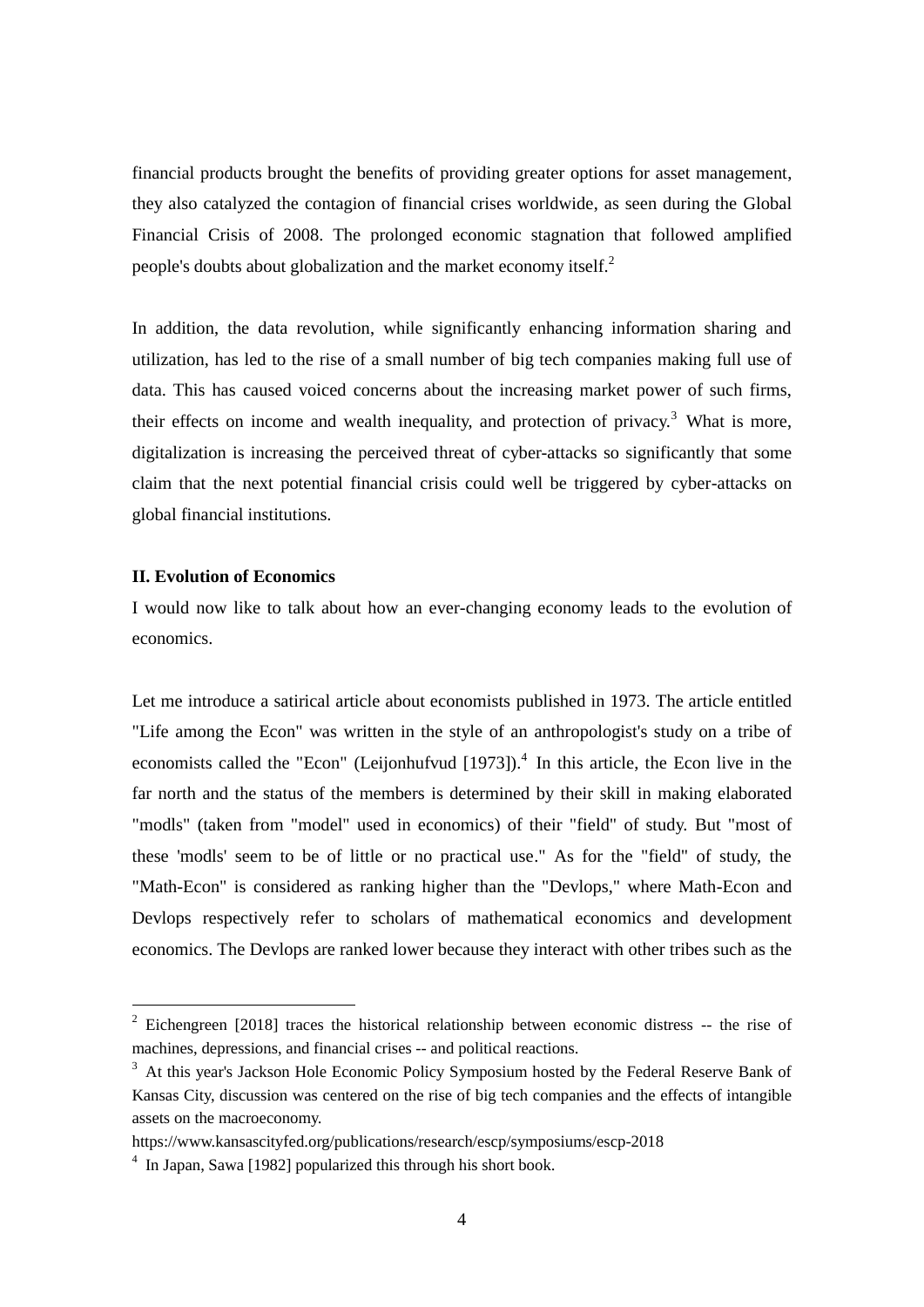Polscis (political scientists) and Sociogs (sociologists), and are suspected of having given up modl-making. The article concludes, "The prospect for the Econ is bleak. Their social structure and culture should be studied now before it is gone forever." It warns of the situation of economics at the time, where economists were too focused on making unrealistic "modls" and reluctant to collaborate with those outside the field of economics.

Notwithstanding whether such satire was on point at that time, the days in which it can be applied are over. Nowadays, economic research has become increasingly founded on empirical work and data science, along with the increase in computing power, spread of the Internet, accumulation of and increase in data, and development of econometric techniques (Hamermesh [2013]; Angrist et al. [2017], Chart 3). Data science methodology has been adopted actively not only in economics, but also in social sciences in general and in some fields of humanities. Through the sharing of methodologies, interaction of economics with other fields of study is being accelerated.

This is not to say that economic theory has become extinct, however. In fact, there is now greater variety to economic theory, as seen in the rise and establishment of game theory and behavioral economics. We should say that the share of purely theoretical papers in economics has decreased. What came of this was the rise in popularity of so-called applied work (Backhouse and Cherrier [2017]).

With the development of economics acquiring a new character of data science and applied science, the areas to which economics is applied have been expanding.

The first is applications to policy making. The term "evidence-based policy making," or EBPM, has finally started to prevail in Japan, and the government is promoting EBPM as part of its administrative reform. This is a movement that requires appropriate empirical evidence in policy making. "The cost-benefit revolution" (Sunstein [2018]) is under way, in which a balancing of costs and benefits based on empirical evidence is made use of in policy making. Specifically, economics has been applied in the context of deregulation and market designs such as spectrum auction and medical resident matching programs, for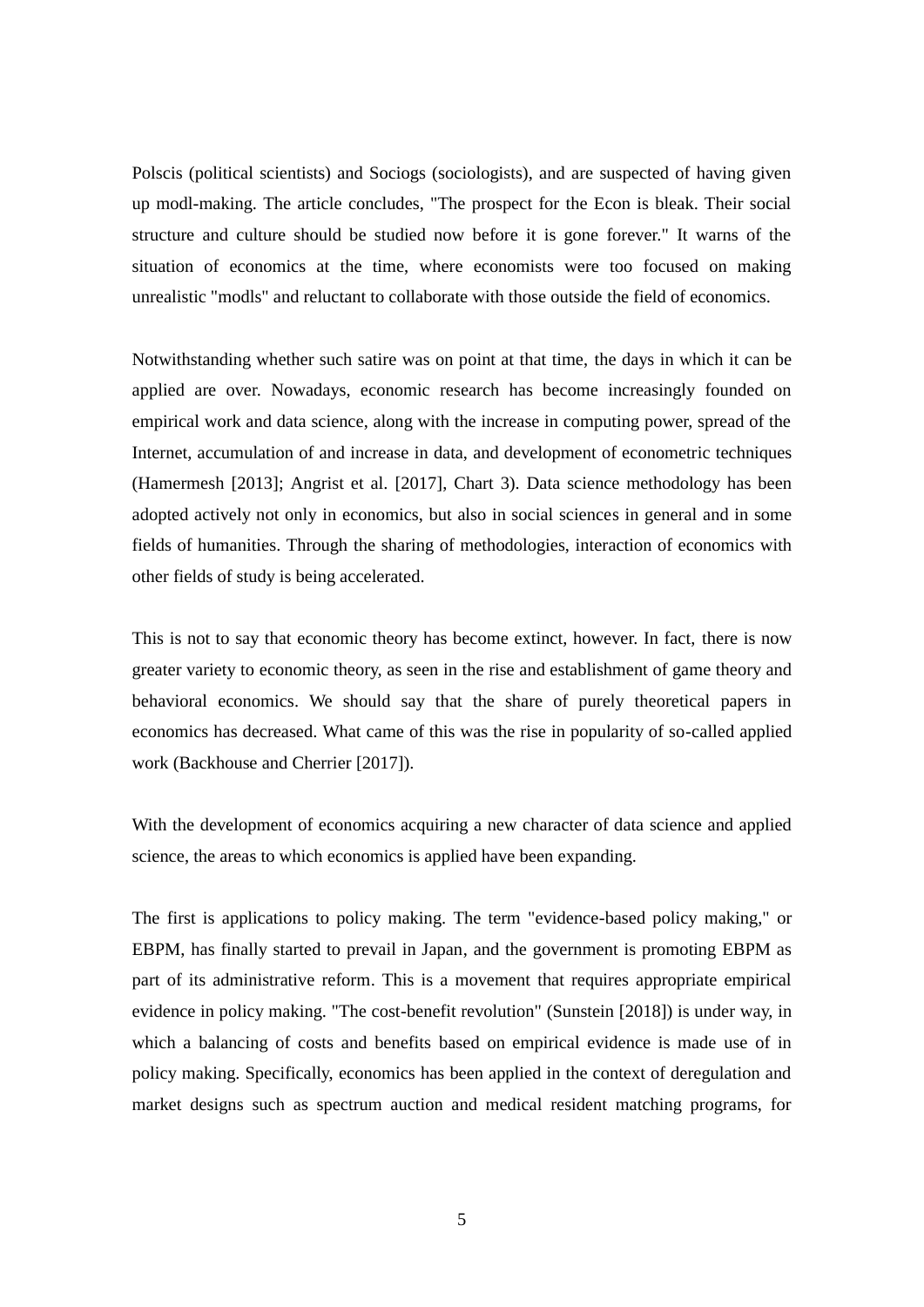example, which have started to prove successful (McMillan [2002]; Backhouse [2010]; Siegfried [2010]; Litan [2014]).

Second, economics has become a common language among policymakers. Without an understanding of economics at the very least, you will have difficulty in communication, especially at meetings of the Group of 20 (G-20), central banks, and international organizations such as the World Bank and the International Monetary Fund (IMF).<sup>5</sup>

Third, economists are now working more in collaboration with other disciplines, and engaging in research and education outside economics departments, especially in business schools, law schools, and public policy schools. Economists also play an important role at big tech companies (Chart 4). For example, it is said that the latest auction theory is applied when online advertising space is sold (Athey and Luca [2018]).

In sum, economics has become increasingly empirical and useful in a practical manner. Economists have been tackling the aforementioned issues facing humankind. However, this does not mean that there are no issues to be addressed in economics itself.

In particular, the outbreak of the Global Financial Crisis in 2008 posed significant challenges to economists. It is reported that, when Queen Elizabeth II visited the London School of Economics and Political Science (LSE) in November 2008, she asked economists regarding the turmoil in global financial markets: "Why did nobody notice it?" The economists were not ready to comment.<sup>6</sup>

We have to admit that the outbreak of financial crises is essentially a very difficult issue to address, and predicting it is a more difficult task. Also, as behavioral economics shows, economists may sometimes have biases or make mistakes as humans.<sup>7</sup> This does not mean,

<sup>&</sup>lt;sup>5</sup> There is room for discussion as to the extent to which economics is actually applied to policy making. See, for example, Blinder (2018).

<sup>&</sup>lt;sup>6</sup> For the response sent afterwards by U.K. economists to the Queen, see

http://wwwf.imperial.ac.uk/~bin06/M3A22/queen-lse.pdf

<sup>&</sup>lt;sup>7</sup> Eichengreen [2009] argues that economists could not resist various "temptations" to ignore insights obtained through information economics, organizational economics, and behavioral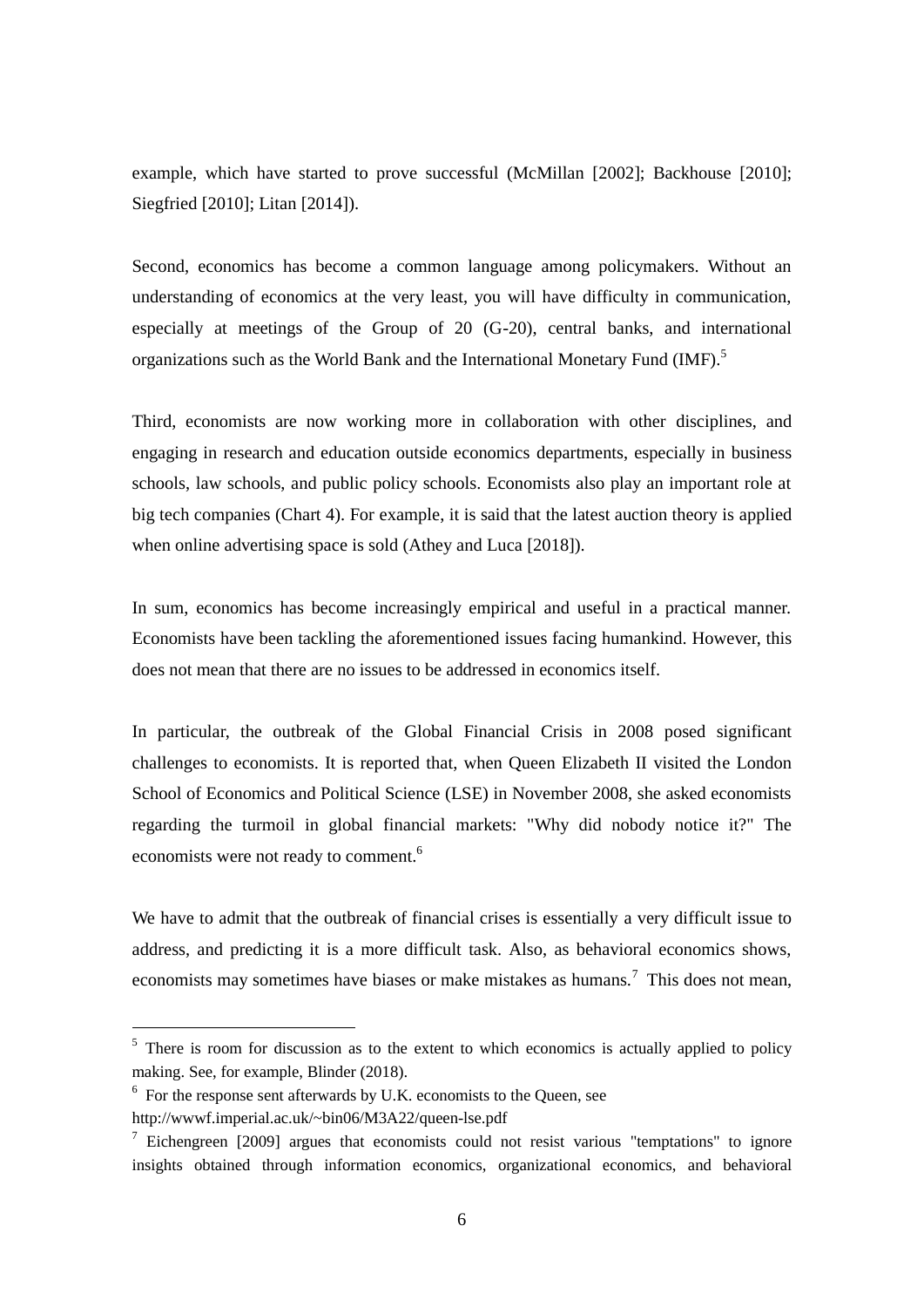however, that the insights gained in economics have become useless. Academic studies progress as we learn from past experiences, including failures. The accumulation of such processes leads to the selection of our knowledge; that is, our knowledge of economics is constantly being upgraded. What you learn from textbooks is a result of this selection process, forming the basic framework of the current economics. This holds great significance in your lives, to which I will return later when I talk about financial and economic education.

### **III. Changing Role of Central Banks**

Central banks, operating at the intersection between the changing economy and economics, have a long history toward becoming what they are today. In fact, the concept of central banks itself has been shaped by history. Sweden's Riksbank was established in 1668, earliest among currently existing central banks, but it originally differed from central banks we are familiar with today, in that the institution's function included extending loans to the Crown to finance war (Chart 5). Central banks have changed, evolving in a process of humankind tackling economic problems that occurred thereafter, such as large price fluctuations and financial crises (Edvinsson et al. [2018]). In the course of this evolution, a number of contributions have been made by economists, from Henry Thornton, David Ricardo, Walter Bagehot, Irving Fisher, John Maynard Keynes, and Milton Friedman to those today.

Having assumed my current position at the Bank of Japan, I am now better aware of the wide-ranging roles that central banks play today (Chart 6). The Bank of Japan Act stipulates that the Bank's purpose is to achieve price stability and maintain financial system stability, thereby contributing to the sound development of the national economy. To achieve this, the Bank engages in a wide range of operations, such as issuing banknotes, conducting on-site examinations and off-site monitoring of financial institutions, operation of payment and settlement systems, and coordinating with international organizations. Needless to say, conducting research and studies through the application of economics also constitutes an important central bank operation. At this point, I will briefly explain how the Bank has responded to the two trends of the data revolution and globalization.

economics. See also Zingales [2013].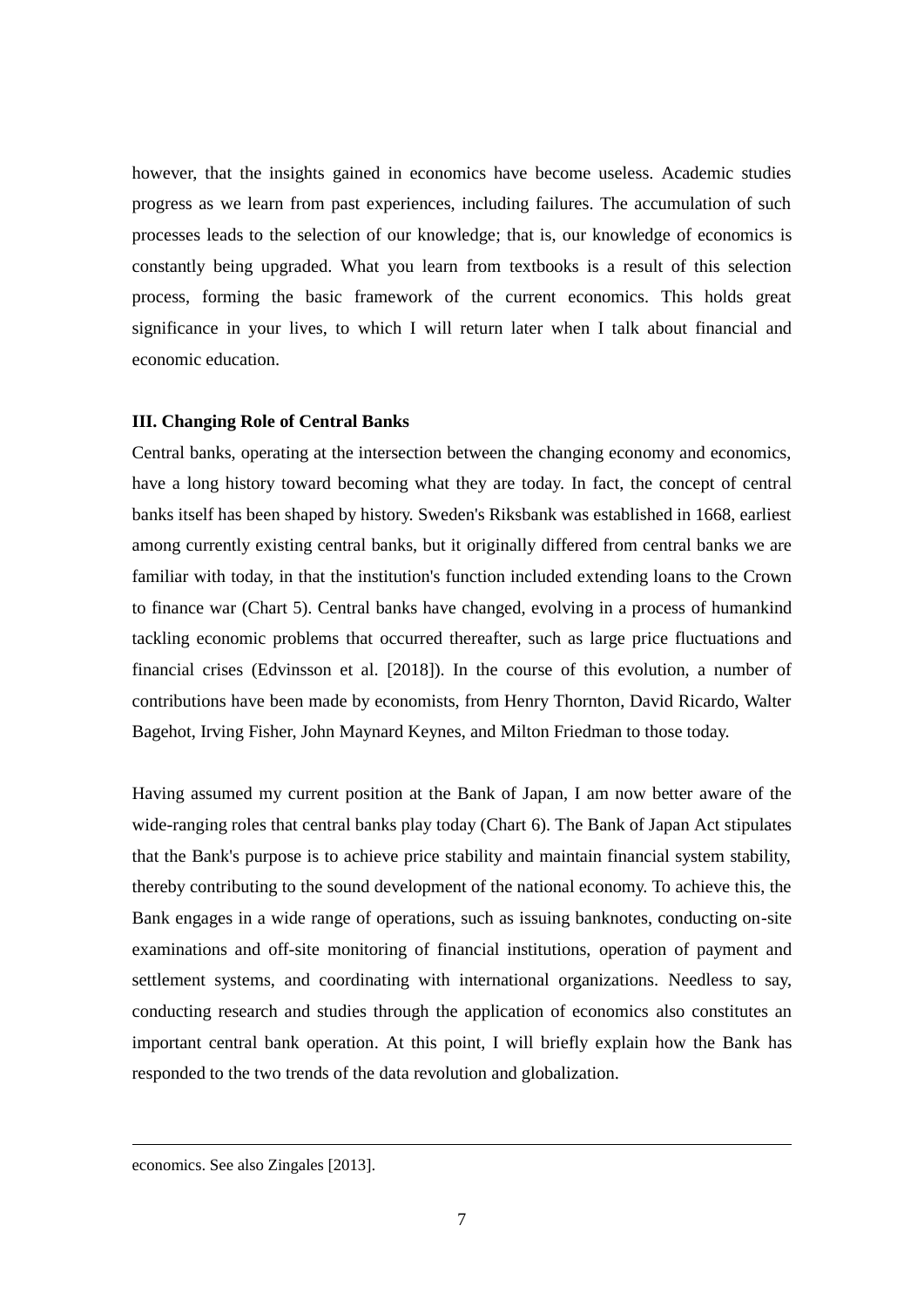Starting with the data revolution, electronic payments have become increasingly common in recent years. Although the so-called cryptocurrency is termed crypto-assets among central banks, partly because of its highly speculative nature, cashless payments using, for example, credit cards, electronic money, and QR codes have continued to increase. Central banks have been paying close attention to these developments, as payment and settlement systems are crucial infrastructures. Some central banks have begun research and deliberation on the issuance of a central bank digital currency.<sup>8</sup> In relation to the data revolution, economic statistics play a significant role. Accurate real-time data are desired since it is required that policy decisions, especially by central banks, be made swiftly based on data available at the time (Nishimura [2012]).

With regard to globalization, not only financial and economic activities, but also knowledge pertaining to policy conduct is becoming increasingly globalized through dialogue and cooperation among central banks. Japan's financial crisis from 1997 to 1998 -- preceding the Global Financial Crisis of 2008 that I mentioned earlier -- has been studied by central banks all over the world as a lesson to be learned (Chart 7). In particular, the fact that Japan, the world's second-largest economy at the time, experienced entrenched deflation and prolonged stagnation after the crisis drew the attention of policymakers and economists worldwide.

Let me sum up the lessons learned from Japan's experience. First, it has become clear that an excessive rise in asset prices above fundamentals -- the emergence of the bubble economy -- and its collapse triggering a financial crisis will exert a considerable negative impact on the economy. Second, there are still discussions, however, regarding whether to tighten monetary policy as a pre-emptive measure against a rise in asset prices. Although we should not ignore asset price fluctuations completely, taking a strong measure to burst the bubble could push the economy into a serious recession. Third, in the event of a financial crisis, ex post policy response becomes extremely important. As downward pressure is

<sup>&</sup>lt;sup>8</sup> Such central banks include that of Sweden, where the amount outstanding of banknotes has been decreasing rapidly, and those of some emerging and developing economies, where infrastructure for banknotes is underdeveloped. While Bordo and Levin [2017] present research from the standpoint of advocates, Cœuré [2018] and Amamiya [2018] raise issues to be considered from a central bank's viewpoint.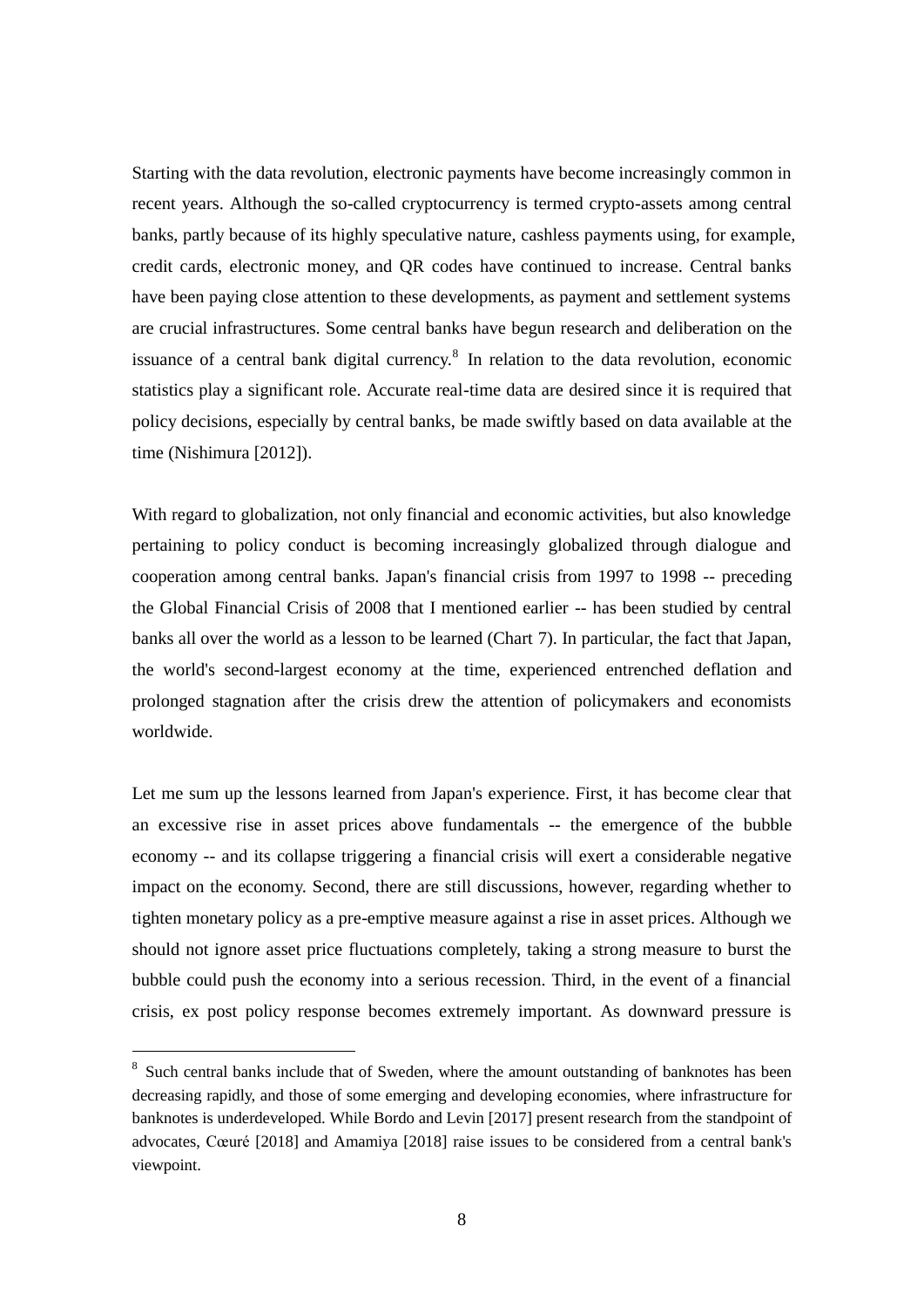exerted on the economy in the wake of the crisis, it will be necessary to respond with vigorous expansionary macroeconomic policies. If the response is inadequate or delayed, the economy will fall into deflation and face difficulty escaping from it. Fourth, regarding a financial crisis, however, there is no better way than to prevent it. In doing so, ex ante and ex post financial regulation -- monitoring excessive risk-taking behavior of financial institutions and setting up a resolution mechanism -- as well as macroprudential policy - analyzing and assessing systemic risk in the financial system as a whole and taking policy measures based on it -- play key roles (Wakatabe [2015], pp.142-147).

Regrettably, after Japan's financial crisis, policymakers across the globe could not prevent the Global Financial Crisis. They did, however, succeed in preventing another Great Depression by taking swift and bold policy responses after the crisis.<sup>9</sup> For example, central banks with inflation targets managed to keep their economies from falling into severe deflation even after the crisis.<sup>10</sup> Moreover, financial authorities including central banks have proceeded globally with the development of financial regulations, so as not to repeat a disaster like the Global Financial Crisis ever again. Through these efforts, in an ever-changing economy, central banks must be vigilant and prepared for possible future financial crises at all times.

### **IV. Promotion of Financial and Economic Education**

-

Putting all this in perspective, we could gain a good sense of the most desirable qualities and skills of people working in the financial industry. Let me start with simple examples. As the data revolution proceeds, there likely will be greater demand for those educated in

<sup>9</sup> Kuttner, Iwaisako, and Posen [2015] point out, "Although the United States and many European countries were also hit hard by the collapse of the housing market in the late 2000s, most responded decisively, partly because policymakers in those countries were determined not to repeat Japan's experience in the 1990s" (pp.31-32).

<sup>&</sup>lt;sup>10</sup> Some economists argue that, if the 2 percent inflation target had been set in Japan during the 1990s, the subsequent deflation would not have occurred (Braun and Waki [2006]). However, since the rate of growth in total factor productivity also declined during the so-called lost two decades in Japan, it is also possible to say that there were problems on the supply side as well as on the demand side. The past recession possibly had lasting negative effects on productivity growth of the economy. The Bank of Japan has great interest in the mutual relationship between business cycles and economic growth, on which research has been progressing recently. See the Bank of Japan Research and Statistics Department [2018] and Kaihatsu et al. [2018].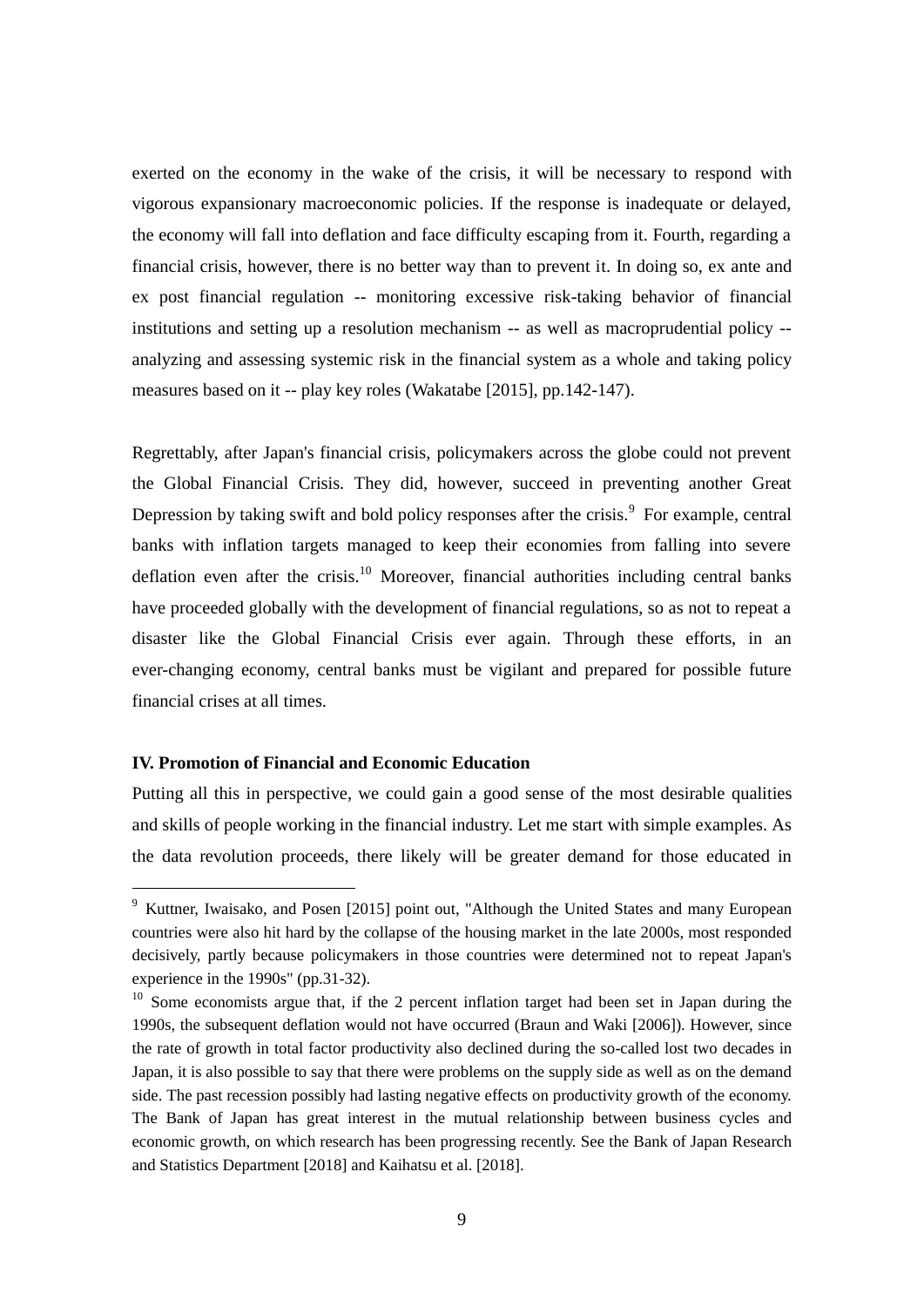science, technology, engineering, and mathematics -- the so-called STEM education. On a similar note, globalization will naturally raise demand for those with a strong command of English as a communication tool. Society as a whole, including the government, should work toward better education and research in these areas. I personally believe that the biggest advantage to learning English is that it enables you to learn about the world and reminds you to not end up as a "frog in the well that knows nothing of the great ocean" -- a Japanese proverb that describes a person who measures things only within his or her own world. In relation to learning about the world, I would like to remind you that the economy and economics have been changing significantly. Given this, education about the underlying mechanism of society and the economy will only grow in importance, so as to help students develop the capability to sense and understand such changes properly.

For the financial industry to recruit qualified talents, the key lies in whether they can effectively demonstrate the advantages of working in the industry, since those with the qualities I have just mentioned are in high demand across industries.

Whether or not you work in the financial industry, financial and economic literacy is necessary for everyone. In this connection, let me introduce the Central Council for Financial Services Information (CCFSI), an organization with the two main objectives of (1) providing financial and economic information to the general public and (2) supporting financial and economic education (Chart  $8$ ).<sup>11</sup> Its secretariat office is located within the Bank of Japan's Head Office; as Deputy Governor of the Bank, I serve concurrently as a member of the CCFSI. The council, originally the Central Council for Savings Promotion, subsequently was reorganized as the Central Council for Savings Information and renamed as the CCFSI in 2001.

Especially today, when it is reasonable to expect to live for 100 years, asset formation is gaining more and more importance. Here is a set of questions relating to financial and economic literacy in this regard (Chart 9). I think that some of you here today are currently studying economics. For those who have taken an introductory course in economics, this should be a piece of cake -- at least, I believe so. Take question 1, for example. This

 $11$  For details on the activities of the CCFSI, see https://www.shiruporuto.jp/e/.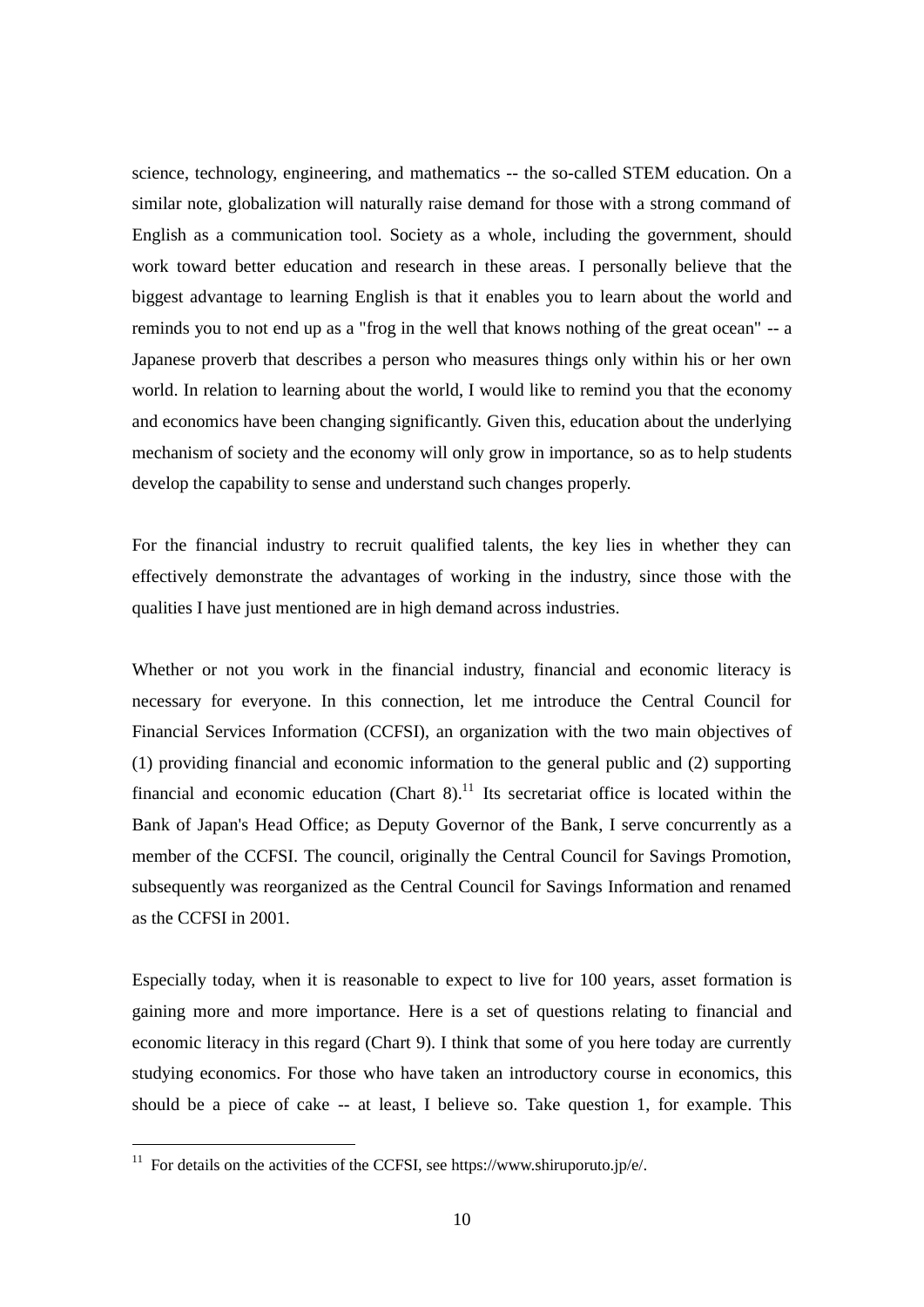involves compound interest calculation. Compound interest calculation is a method in which interest is added to the principal sum so that interest for the following period is then earned on the principal sum plus the previously accumulated interest. With this knowledge, you may see that one would be better off starting asset building from an early stage in life and refraining from short-term transactions based on rash decisions. Let us next take question 4. This teaches you the importance of diversifying your investment portfolio. Diversifying rather than concentrating your portfolio allows you to control a certain kind of risk. By combining these two ideas, you will find an asset formation plan of investing steadily in a diversified portfolio from a long-run perspective. Basic knowledge of economics is indeed useful, but there still seems room for improvement in financial and economic literacy in Japan: The percentage of correct answers to these kinds of questions is lower than those in the United States and European countries (Chart 10). Furthermore, consumer fraud is being carried out recently in extremely artful ways, and an understanding of economics is also helpful in determining the factors behind such fraud to seek preventive measures against it (Fukuhara [2017]).<sup>12</sup>

### **Conclusion**

-

Today, I have elaborated on the respective changes in the economy, economics, and central banks. What they have in common are structural changes of the data revolution and globalization. You cannot avoid these changes even by choosing a STEM career. According to the findings of research conducted in the United States, compensation is high at the outset of a STEM career; however, because rapid technological change leads to skill obsolescence, there are many cases where wages of STEM workers start to level off at a certain point and they switch jobs early on their career (Deming and Noray [2018]). Even if you choose a different career, the basic knowledge I have described using the financial and economic literacy questions will still be necessary, given that you may live for 100 years. Whether or not you seek a career in the financial industry, you are required to have the motivation and curiosity to regularly update your knowledge in response to change.

In concluding, let me share with you a quote from Julian Simon, an economist (Chart 11):

<sup>&</sup>lt;sup>12</sup> There are various studies on the effects of financial education. See Campbell [2016] for details.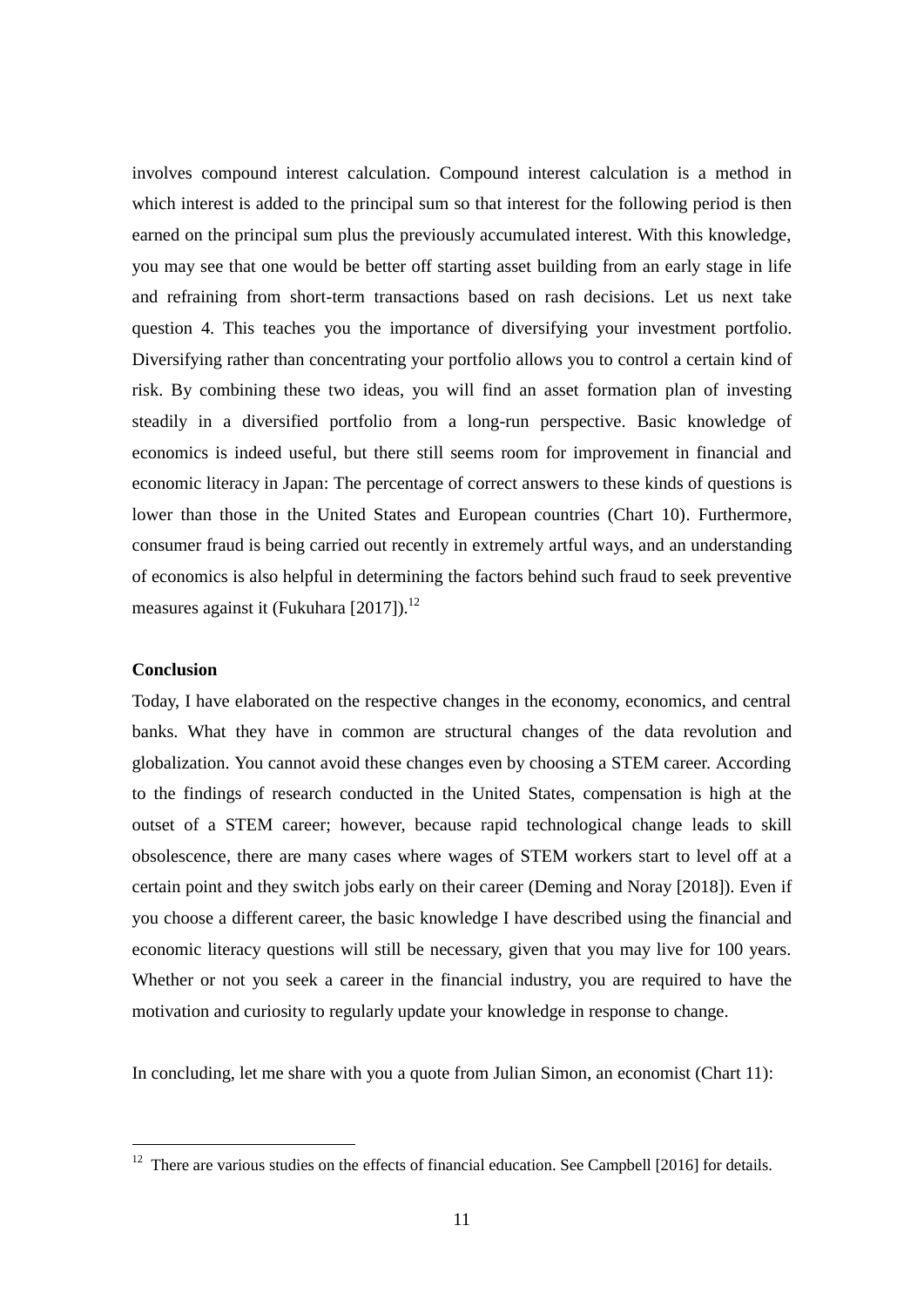The main fuel to speed the world's progress is our stock of knowledge; the brakes are our lack of imagination and unsound social regulations of these activities. The ultimate resource is people -- especially skilled, spirited, and hopeful young people endowed with liberty -- who will exert their wills and imaginations for their own benefits, and so inevitably they will benefit the rest of us as well (Simon [1995], p.27).

Thank you for your kind attention.

### **References**

- Amamiya, Masayoshi. 2018. "The Future of Money." Speech at the 2018 Autumn Annual Meeting of the Japan Society of Monetary Economics, October 20, 2018.
- Angrist, Joshua, Pierre Azoulay, Glenn Ellison, Ryan Hill, and Susan Feng Lu. 2017. "Economic Research Evolves: Fields and Styles." *American Economic Review: Papers & Proceedings,* 107 (5): 293-297.
- Athey, Susan, and Michael Luca. 2018. "Economists (and Economics) in Tech Companies." *NBER Working Paper* No. 25064.
- Backhouse, Roger E. 2010. *The Puzzle of Modern Economics: Science or Ideology?*  Cambridge: Cambridge University Press.
- Backhouse, Roger E., and Béatrice Cherrier, eds. 2017. *The Age of the Applied Economist: The Transformation of Economics since the 1970s*, Durham: Duke University Press.
- Bank of Japan, ed. 1982. *Nippon Ginko Hyakunen-shi [The Centennial History of the Bank of Japan].* Vol. 1. (in Japanese)

https://www.boj.or.jp/about/outline/history/hyakunen/hyaku1.htm/

Bank of Japan Research and Statistics Department. 2018. "[Minutes of the 7th Joint Conference Organized by the University of Tokyo Center for Advanced Research in Finance and the Bank of Japan Research and Statistics Department: 'New Developments of Macroeconomic Analysis: Interaction between Business Cycles and Economic Growth.']" *BOJ Reports and Research Papers*. (in Japanese) https://www.boj.or.jp/research/brp/ron\_2018/ron180330a.htm/

Blinder, Alan S. 2018. *Advice and Dissent: Why America Suffers When Economics and*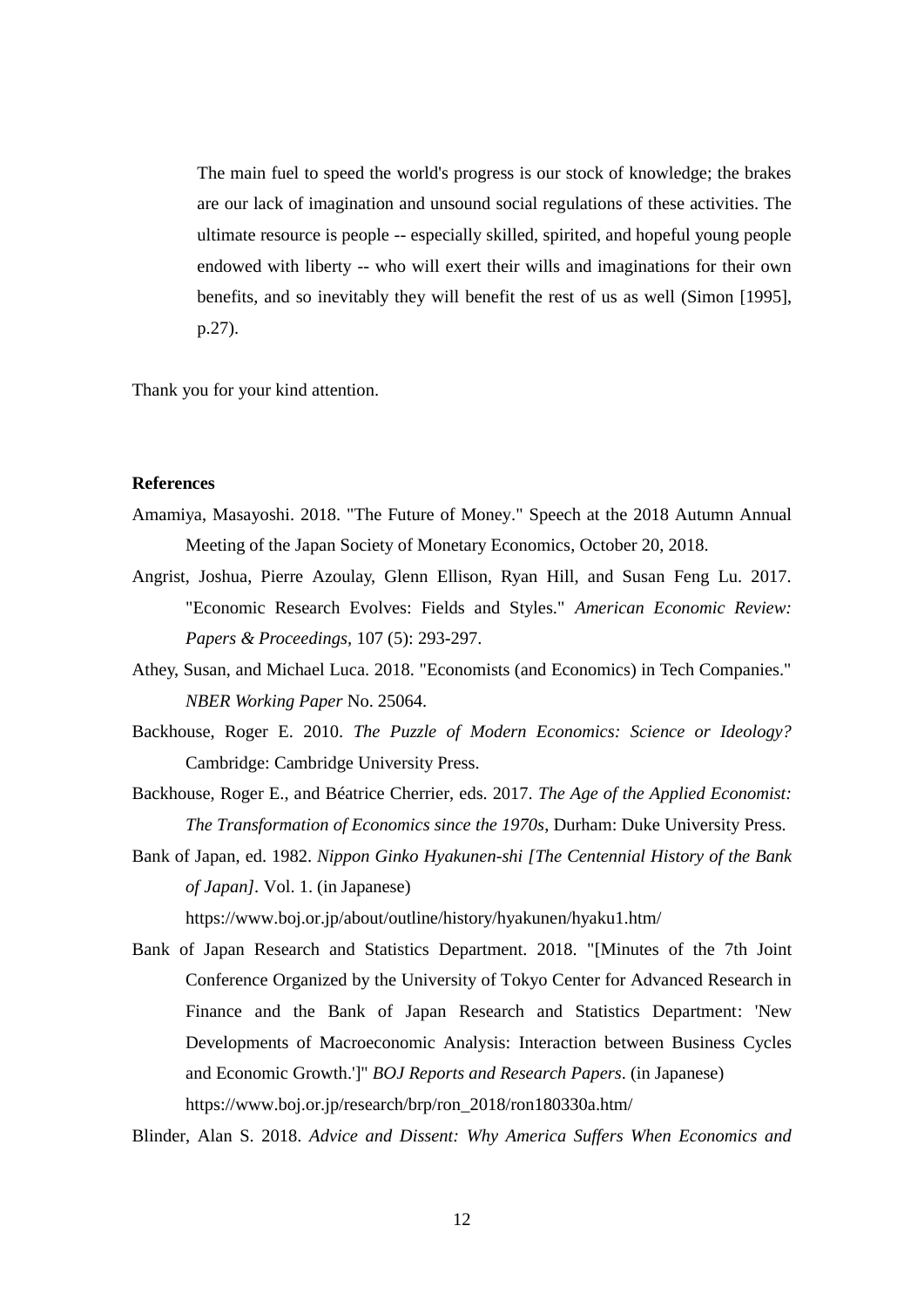*Politics Collide.* New York: Basic Books.

- Bordo, Michael D., and Andrew T. Levin. 2017. "Central Bank Digital Currency and the Future of Monetary Policy." *NBER Working Paper* No. 23711.
- Braun, R. Anton, and Yuichiro Waki. 2006. "Monetary Policy during Japan's Lost Decade." *Japanese Economic Review,* 57 (2): 324-344.
- Campbell, John Y. 2016. "Restoring Rational Choice: The Challenge of Consumer Financial Regulation." *American Economic Review: Papers & Proceedings,* 106 (5): 1-30.
- Cœuré, Benoît. 2018. "The Future of Central Bank Money." Speech at the International Center for Monetary and Banking Studies, Geneva, 14 May 2018. https://www.ecb.europa.eu/press/key/date/2018/html/ecb.sp180514\_4.en.html
- Deming, David J., and Kadeem L. Noray. 2018. "STEM Careers and Technological Change." *NBER Working Paper* No. 25065.
- Edvinsson, Rodney, Tor Jacobson, and Daniel Waldenström, eds. 2018. *Sveriges Riksbank and the History of Central Banking*. Cambridge: Cambridge University Press.
- Eichengreen, Barry. 2009. "The Last Temptation of Risk." *The National Interest*. 101: 8-14. ———. 2018. *The Populist Temptation: Economic Grievance and Political Reaction in the Modern Era.* New York: Oxford University Press.
- Fukuhara, Toshiyasu. 2017. "Kodo Keizaigaku wo Oyo-shita Shohisha Sagi Higai no Yobo ni kansuru Ichikosatsu" [A Behavioral Insight Approach to Prevent Consumer Fraud]. *Research Paper Series*. Central Council for Financial Services Information. (in Japanese)

https://www.shiruporuto.jp/public/document/container/report6/

- Hamermesh, Daniel S. 2013. "Six Decades of Top Economics Publishing: Who and How?" *Journal of Economic Literature,* 51 (1): 162-172.
- Hobbes, Thomas. 1651. *Leviathan, or, The Matter, Forme, and Power of a Common Wealth, Ecclesiasticall and Civil*. London: Printed for Andrew Crooke.
- Hume, David. 1987. *Essays, Moral, Political, and Literary.* Edited by Eugene F. Miller. Indianapolis: Liberty Fund.
- Kaihatsu, Souhei, Maiko Koga, Tomoya Sakata, and Naoko Hara. 2018. "Interaction between Business Cycles and Economic Growth." *Bank of Japan Working Paper Series* 18-E-12.

https://www.boj.or.jp/en/research/wps\_rev/wps\_2018/wp18e12.htm/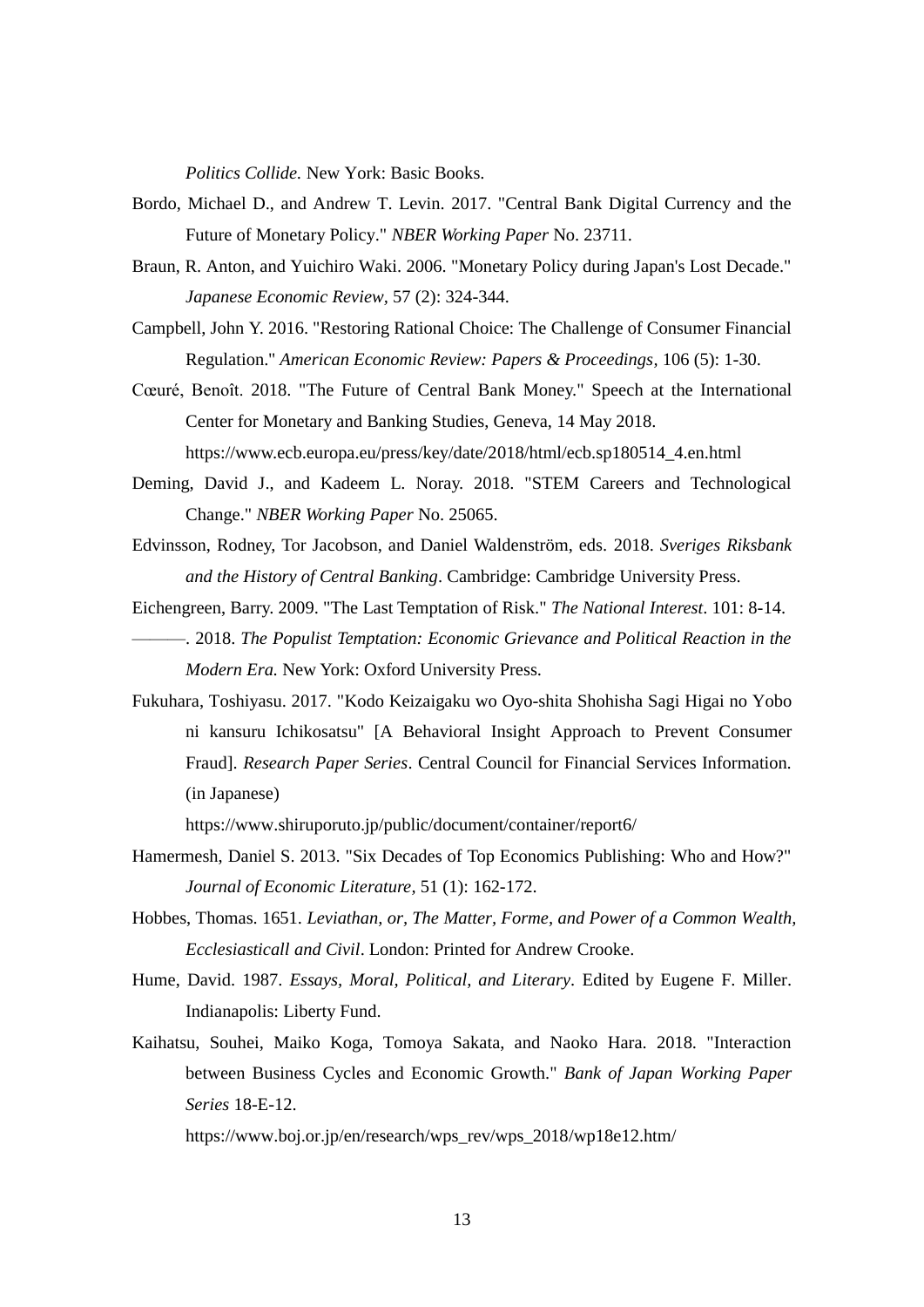- Kuttner, Kenneth, Tokuo Iwaisako, and Adam Posen. 2015. "Monetary and fiscal policies during the lost decades." In Yoichi Funabashi and Barak Kushner, eds. *Examining Japan's Lost Decad*es. London and New York: Routledge: 17-36.
- Leijonhufvud, Axel. 1973. "Life among the Econ." *Western Economic Journal* 11 (3): 327-337.
- Litan, Robert E. 2014. *Trillion Dollar Economists: How Economists and Their Ideas Have Transformed Business*. New York: Wiley.
- Matsui, Akihiko. 2018. *Shijo-tte nan daro: Jiritsu to Izon no Keizaigaku [What is the market?: Economics of Interdependence and Dependence]*. Tokyo: Chikuma Shobo. (in Japanese)
- McMillan, John. 2002. *Reinventing the Bazaar: A Natural History of Markets*. New York: W.W. Norton & Co.
- Nishimura, Kiyohiko G. "Market Intelligence, Market Information and Statistics in Central Banking." Keynote Speech to the Sixth Irving Fisher Committee Conference in Basel, August 29, 2012.

https://www.boj.or.jp/en/announcements/press/koen\_2012 /ko120830a.htm/

- Norberg, Johan. 2017. *Progress: Ten Reasons to Look Forward to the Future*. London: Oneworld Publications.
- Pinker, Steven. 2011. *The Better Angels of Our Nature: Why Violence Has Declined*. New York: Viking.
- ———. 2018. *Enlightenment Now: The Case for Reason, Science, Humanism, and Progress*. New York: Viking.
- Sawa, Takamitsu. 1982. *Keizaigaku towa nan daro ka [What is economics?]*. Tokyo: Iwanami Shoten. (in Japanese)
- Seabright, Paul. 2010. *The Company of Strangers: A Natural History of Economic Life*. Revised edition. Princeton: Princeton University Press.
- Siegfried, John J., ed. 2010. *Better Living Through Economics*. Cambridge: Harvard University Press.
- Simon, Julian L., ed. 1995. *The State of Humanity*. Oxford: Basil Blackwell.
- Smith, Adam. 1980. *Essays on Philosophical Subjects.* Edited by W. P. D. Wightman and J. C. Bryce. Oxford: Clarendon Press.
- Sunstein, Cass R. 2018. *The Cost-Benefit Revolution*. Cambridge: The MIT Press.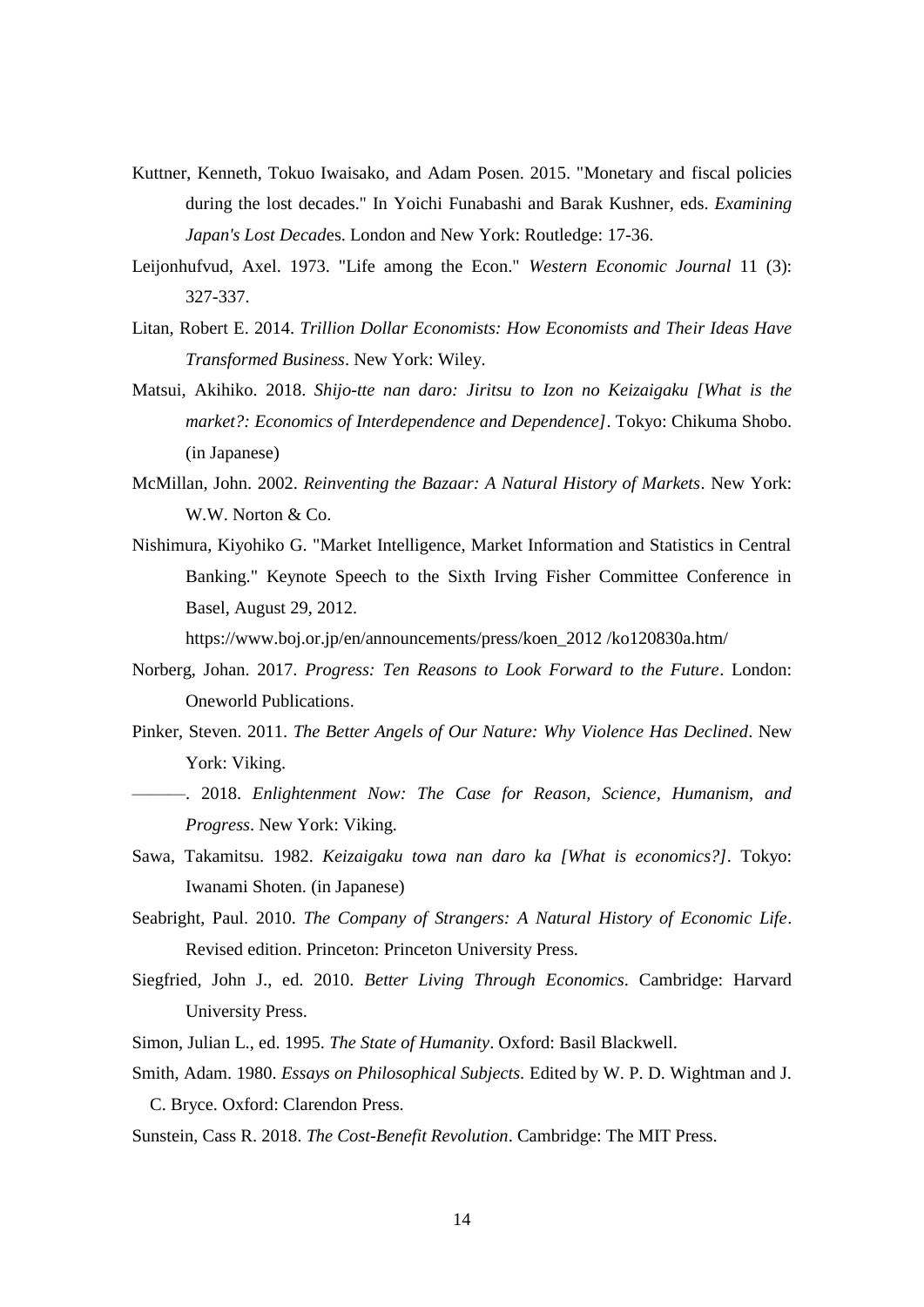- Wakatabe, Masazumi. 2015. *Japan's Great Stagnation and Abenomics: Lessons for the World*. London and New York: Palgrave Macmillan.
- Zingales, Luigi. 2013. "Preventing Economists' Capture." In Daniel Carpenter and David A. Moss eds. *Preventing Regulatory Capture: Special Interest Influence and How to Limit It*. New York: Cambridge University Press: 124-151.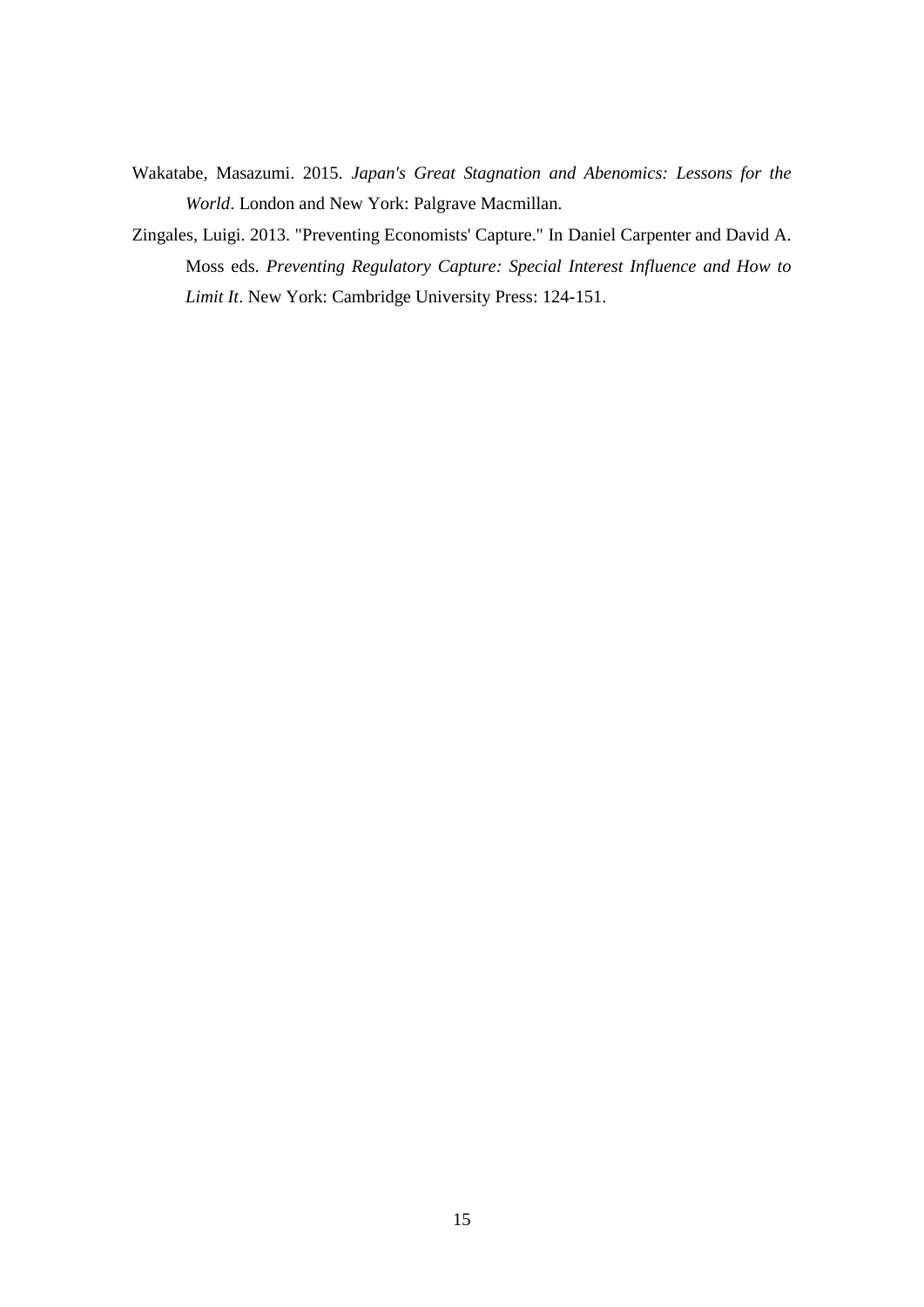## **The Post-Crisis World: Evolution of the Economy, Economics, and Central Banks**

*Keynote Speech at "Nippon no Kakushin-ryoku" (Japan's Innovation) Symposium*

October 25, 2018

**Masazumi Wakatabe** *Deputy Governor of the Bank of Japan*

(Chart 1) *Leviathan* **(1651)**

Thomas Hobbes (1588-1679)

"the life of man, solitary, poore [*sic*], nasty, brutish, and short"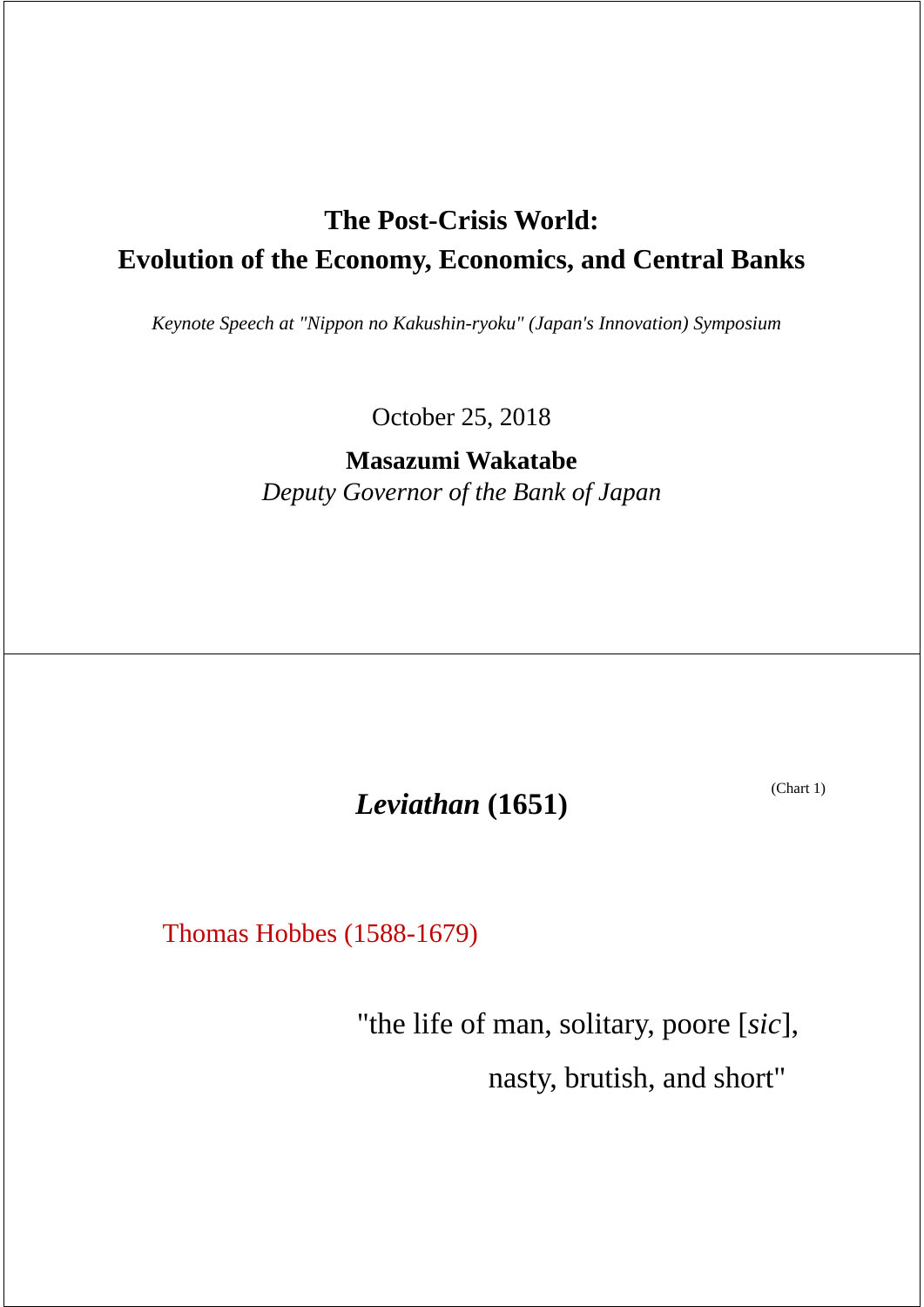

## **Progress for Humankind**

Source: Our World in Data.

# **Evolution of Economics**

(Chart 3)



### Percentage Distributions of Methodology of Published Articles in Economics

Source: Hamermesh (2013).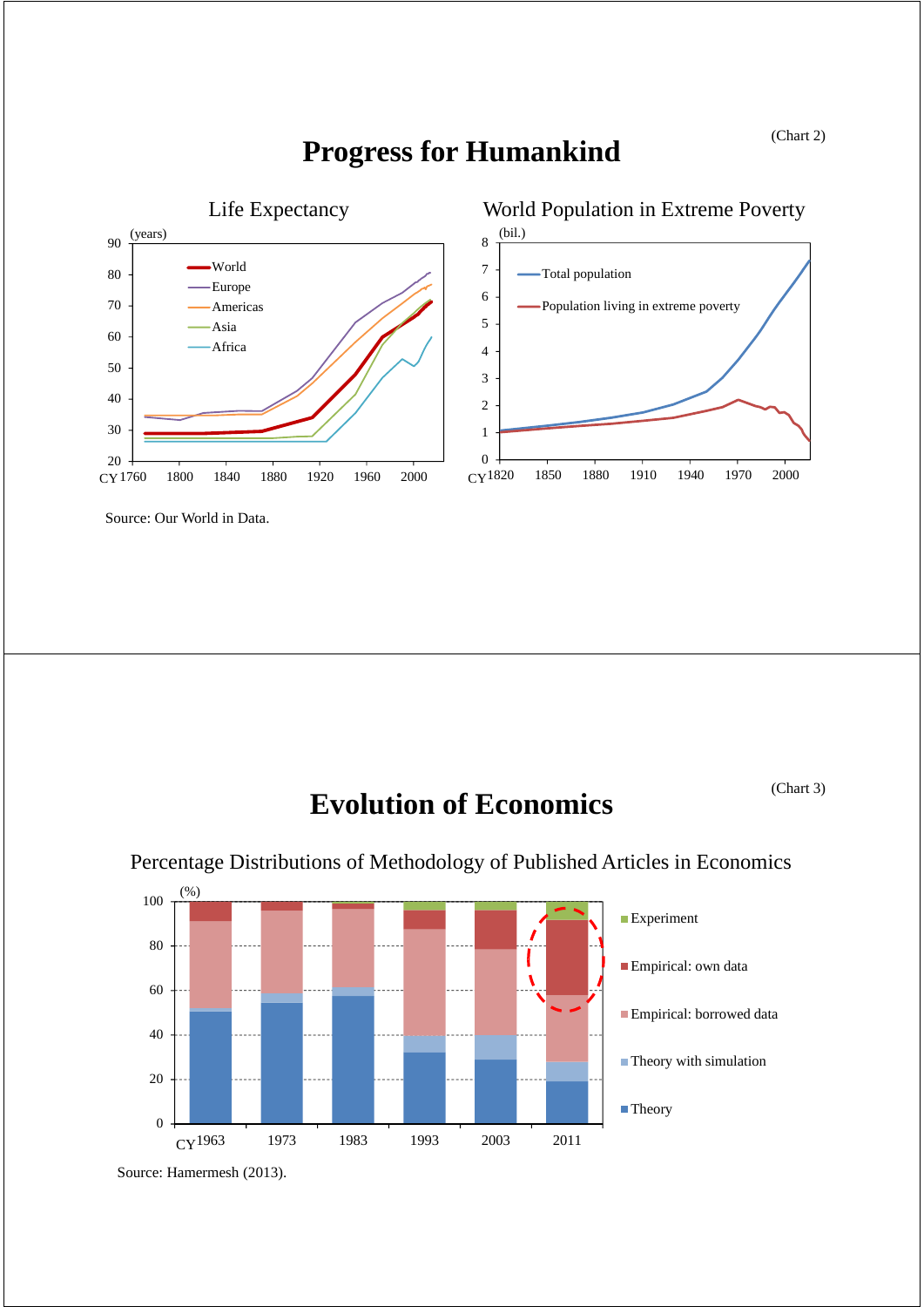### (Chart 4)

## **Increased Applications of Economics**



Number of Positions Available for Ph.D. Economists

Notes: 1. Figures are those for the period from February to the following January.

2. Figures for tech companies represent the number of firms with job postings (each firm may offer multiple positions). Source: Athey and Luca (2018).

## **Establishment of Central Banks**

(Chart 5)

|                          | Year |                               | Year |
|--------------------------|------|-------------------------------|------|
| <b>Riksbank</b> (Sweden) | 1668 | Bank of Japan                 | 1882 |
| Bank of England          | 1694 | <b>Bank of Italy</b>          | 1893 |
| Banque de France         | 1800 | <b>Swiss National Bank</b>    | 1907 |
| De Nederlandsche Bank    | 1814 | <b>Federal Reserve System</b> | 1913 |
| National Bank of Belgium | 1850 | Bank of Canada                | 1934 |
| Reichsbank (Germany)     | 1876 | European Central Bank         | 1998 |

Source: Central banks.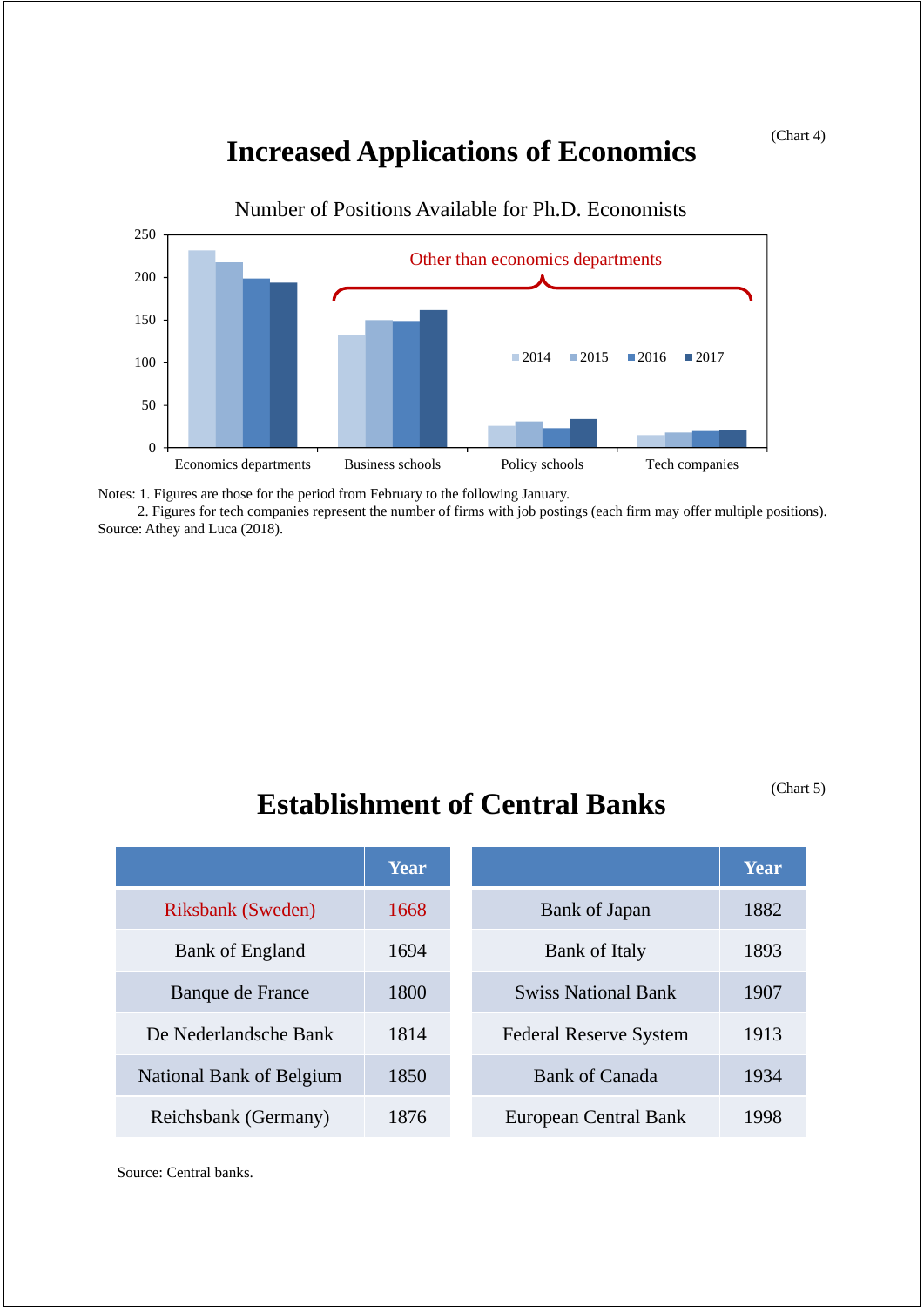(Chart 6)

## **Objectives and Operations of the Bank of Japan**



**Japan's Experience**

(Chart 7)

Japan's Real Economic Growth and Inflation Nominal Economic Growth by Country



Note: Inflation rates are based on the CPI (less fresh food, adjusted for changes in the consumption tax rate). Sources: Cabinet Office; Ministry of Internal Affairs and Communications; International Monetary Fund; Bank of Japan.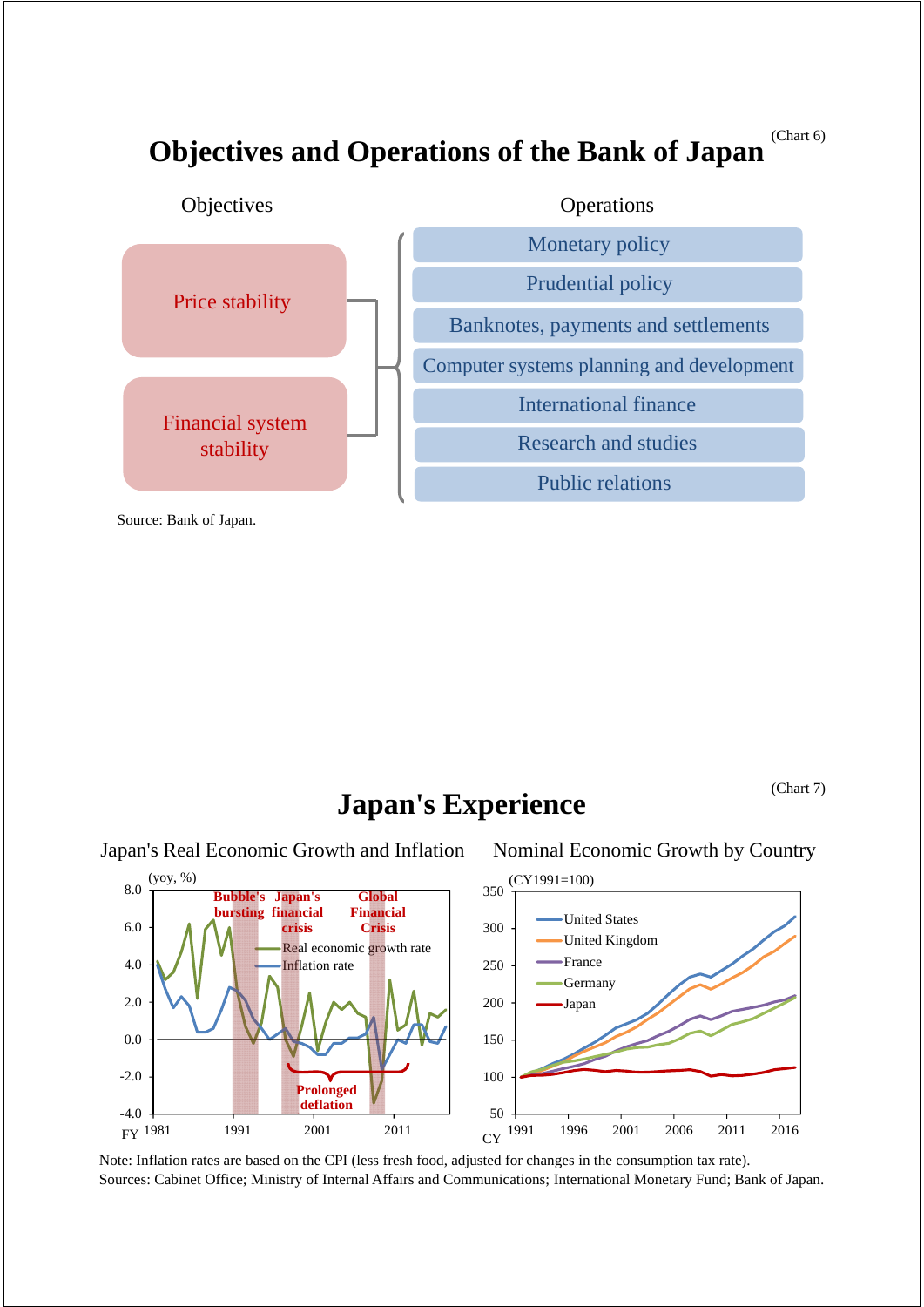## **History of the CCFSI**

### Transition to Meet the Needs of the Times

| Year                       | <b>Name</b>                                                  | <b>Characteristics</b>                                                                                                       |
|----------------------------|--------------------------------------------------------------|------------------------------------------------------------------------------------------------------------------------------|
| 1952-                      | Central Council for<br><b>Savings Promotion</b>              | National movements to control inflation after WWII<br>and to promote savings for capital accumulation                        |
| 1988-                      | Central Council for<br>Savings Information                   | Stress on disseminating information relating to<br>savings                                                                   |
| $2001 -$<br><b>Current</b> | Central Council for<br><b>Financial Services Information</b> | Stress on supporting independent consumers<br>and on promoting financial education at schools,<br>amid financial innovations |

Source: Central Council for Financial Services Information.

(Chart 9)

# **Financial Literacy Questions**

- Q1. Suppose you put 1 million yen into a savings account with a guaranteed interest rate of 2% per year. How much would be in the account after 5 years?
- Q2. Imagine that the interest rate on your savings account was 1% per year and inflation was 2% per year. After 1 year, how much would you be able to buy with the money in this account? More than today, exactly the same, or less than today?
- Q3. When compared, a 15-year mortgage typically requires higher monthly payments than a 30 year loan, but the total interest paid over the life of the loan will be less. True or false?
- Q4. Buying a single company's stock usually provides a safer return than a stock mutual fund. True or false?
- Q5. If interest rates rise, what will typically happen to bond prices? Will they rise, stay the same, or fall?

Source: Central Council for Financial Services Information, "Financial Literacy Survey: 2016 Results."